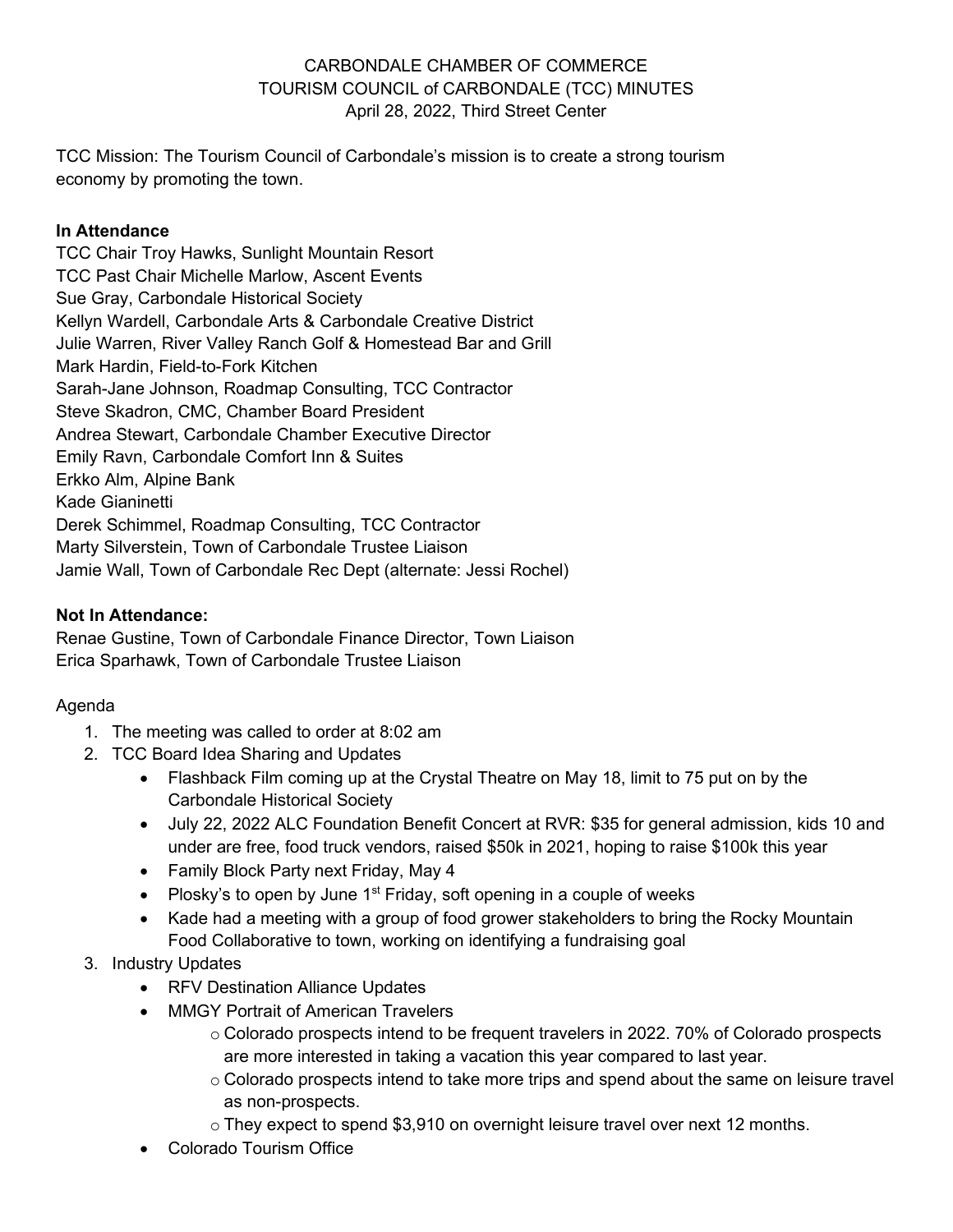o Tourism Management Grant- approved!

- o [Meeting & Events Incentive Cash Rebate Program:](https://oedit.colorado.gov/meeting-and-events-incentive-cash-rebate?utm_campaign=Colorado%20Tourism%20Office&utm_medium=email&_hsmi=211189032&_hsenc=p2ANqtz--HsCoChNssZgmjjiVx9z7No-u3yG_Zy9i7vBLP91MgnvCwGZ6UmaS_hn9V61aNq_cYnRyL156VvEbbgt4v3gHF5ZALxw&utm_content=211189032&utm_source=hs_email) This program provides a 10% cash rebate against eligible hard costs for hosting meetings and events in Colorado; Governor Polis recently extended program deadline to June 30, 2024.
- [Colorado Concierge Program:](https://ch1dq04.na1.hubspotlinks.com/Ctc/GD+113/cH1dQ04/VX9Dd181dJSPW7BCDFL3hBvyhW8VsNl14JlVjnMwF3Tf3q905V1-WJV7CgJg9W7GP2Mm38szYlW7P4k4j52qncbW6tjxkJ1Lyr4VW49xvW05v66gGW56c-GQ1ZyM6WW3g2xN07Pr0R6W2YMb5c4TYXdjW8JBDLC952GMVW4vGhjF3d-8PLW41Chqt8hZjVDV2qk3S5MycB6W8SCWww4dHYWXW5_KxyB3QJJsYW99MjsM6v4wjmN99QHN9PlC2CW8Q3lKd76k7CbW3L4HLv3blCwLW7mc5YX7K2wnJW1ClGyQ7-TjT7W8RVJYP28y-l6N58fJ0GFXMS3W38Q8XW2h4SW_N8jzq2C3QmmBW6hN7Fs13KTdK3mq71) free workforce-development resource to build your Colorado expertise.
- 4. Approve Meeting Minutes

The meeting minutes from the March 17 meeting were presented for approval. Erkko motioned to approve the meeting minutes, and Mark seconded the motion; the motion was approved.

5. Financial Review:

#### Tourism Council of Carbondale

#### *Bookkeeper's Summary Report*

Period Ending March 31, 2022, Cash Basis

#### *Lodging Tax Report – Town of Carbondale*

• Lodging Tax for January 2022 is \$16,667: a 99% increase over January 2021. January 2022 lodging tax is received by TCC in March 2022.

• Lodging Tax for February 2022 (\$15,644) is received by TCC in April 2022, so does not appear on March 2022 financial statements

• 2021 Total Lodging Tax (January-December 2021) is \$165,473

### *YTD P&L Actuals March 31, 2022 (Blue Column)*

- Lodging Tax Income on P&L: \$43,113 Actual vs Budget \$32,000
- March 2022 Lodging Tax Income on P&L (\$16,667) is comprised of lodging tax collected in January

#### 2022

- Total Income: \$43,149 Actual vs Budget \$32,193
- Net Ordinary Operating Income: \$14,250 Actual vs YTD Budget -\$2,118
- Net Income including Other Income & Other Expense: \$23,805 vs YTD Budget \$2,882

• Reserves are budgeted to be funded by an additional \$20,000 in 2022; Opp Fund is budgeted to be funded by \$15,000 at the end of 2022

# *Balance Sheet as of March 31, 2022 (Blue Column)*

- The Operating Checking Account balance is \$105,689 compared to \$104,846 at 03/31/2021
- NOTE: the surplus cash in the Operating Checking Account is intended to be used to cover the 2022 budget deficit (this was reflected in the 2022 budget approval)

• Money Market cash account balance (Opportunity & Reserve Funds combined) is \$114,839 compared to \$73,331 at 03/31/2021

• Reserve Fund Equity account is \$87,986 (includes MM cash account interest earnings)

• Opportunity Fund Equity account is now at \$26,850; Opportunity Fund is budgeted to be fully used in 2022; Opp Fund is also budgeted to be funded by \$15,000 at the end of 2022

• Reserve Fund at 03/31/2022 (\$87,986) covers ~63%, or about 7.5 months, of 2022 Operating Expenses; Reserves are budgeted to be funded by an additional \$20,000 in 2022

Respectfully submitted, Heather Beach, Bookkeeper, April 26, 2022

Additional discussion:

- Emily shared that they are under renovation at Comfort Inn, so it's been difficult to tell if gas prices are affecting bookings
- 6. Chamber & TCC Updates
	- Chamber
		- o Business Confluence: Wednesday, September 21, 8am to 11am